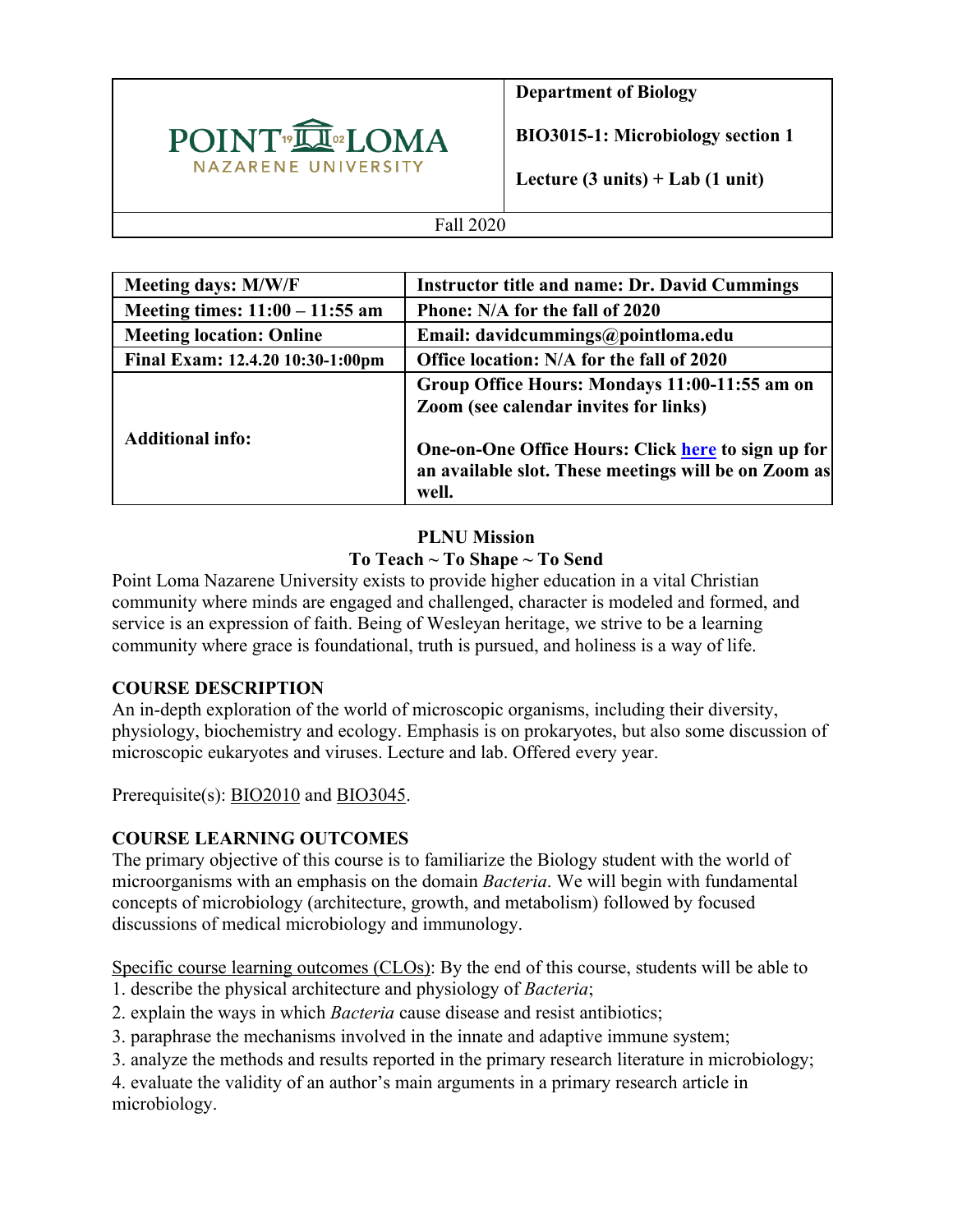### **REQUIRED TEXTS AND RECOMMENDED STUDY RESOURCES**

- (1) Brock *Biology of Microorganisms*, 15th ed. (Madigan, 2018; ISBN: 978-0-134-26192-8) See separate registration instructions on Canvas for eText with study tools.
- (2) *Sanford Guide to Antimicrobial Therapy*. See separate instructions on Canvas for a 40% student discount on the app.
- (3) *Reading Primary Literature: A Practical Guide to Evaluating Research Articles in Biology* (Gillen, 2007; ISBN: 978-08053-4599-5)

## **COURSE CREDIT HOUR INFORMATION**

In the interest of providing sufficient time to accomplish the stated Course Learning Outcomes, this class meets the PLNU credit hour policy for a 3-unit class delivered over 15 weeks.

### **Distribution of Student Learning Hours**

| <b>Assignments</b>           | <b>Hours</b> |  |
|------------------------------|--------------|--|
| Readings and<br>videos       | 90 (6/wk)    |  |
| Synchronous<br>class time    | 15(1/wk)     |  |
| Studying                     | 30(2/wk)     |  |
| <b>Total</b><br><b>Hours</b> | 135(9/wk)    |  |

## **ASSESSMENT AND GRADING**

### **Assessment and grading:**

A total of 680 points are possible in the class: 550 points in lecture and another 130 points in lab (see separate lab syllabus on Canvas).

**Exams (400 points)** – There will be four exams, including the final, in this course, each worth 100 points. Each exam will consist of various question types (multiple choice, fill-in-the-blank, short answer) to assess your retention of basic facts and concepts as well as your ability to apply them. The final exam (December 4) will be 50% new material (the immune response) and 50% cumulative content from the rest of the semester. If you have a legitimate conflict with an exam date/time, you must let the instructor know prior to the week of the exam to make arrangements for a makeup exam. Exam dates are firm - please make your plans accordingly. Missed exams cannot be made up without prior instructor approval and only for a legitimate reason. If you have more than two final exams scheduled on the same day as our final you may be eligible to reschedule, but you must inform the instructor no later than November 20.

**Synchronous Wednesdays (150 points)** – Every Wednesday (11:00-11:55 am) we will meet synchronously on Zoom to work on problems associated with the topic of the week. Ten of these activities will be worth 15 points each.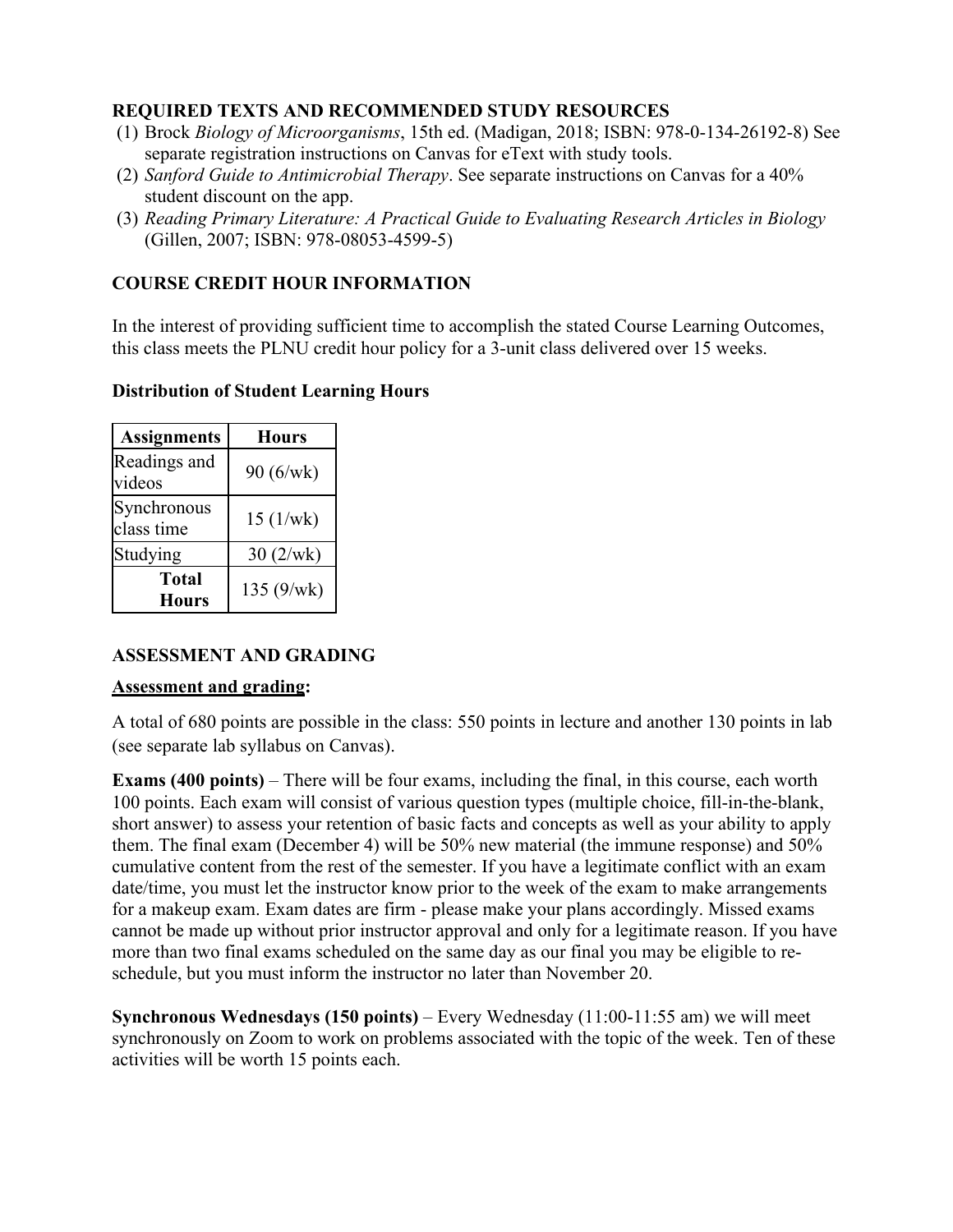Laboratory experience (130 points) – With social distancing protocols currently in place, the BIO3015 Lab for Fall 2020 will consist of focused training in the process of reading and critically evaluating the primary literature in Microbiology. This experience will be entirely online using Canvas. See the separate lab syllabus on Canvas.

| Point breakdown            |                     |
|----------------------------|---------------------|
| Exams $(4)$                | 400 points          |
| Wednesday assignments (10) | 150 points          |
| Laboratory activities      | 130 points          |
| <b>TOTAL</b>               | 680 possible points |

| $A\,93-100$   | $B+88-89$      | $C+78-79$     | $D+68-69$     | F 59 or lower |
|---------------|----------------|---------------|---------------|---------------|
| $A - 90 - 92$ | <b>B</b> 82-87 | I C 72-77     | $D_{62-67}$   |               |
|               | $B - 80 - 81$  | $C - 70 - 71$ | $D - 60 - 61$ |               |

#### **Grade Scale Based on Percentages**

\*NOTE: Final percentages will be rounded to the nearest whole number and the letter grade assigned will be non-negotiable.

#### **STATE AUTHORIZATION**

State authorization is a formal determination by a state that Point Loma Nazarene University is approved to conduct activities regulated by that state. In certain states outside California, Point Loma Nazarene University is not authorized to enroll online (distance education) students. If a student moves to another state after admission to the program and/or enrollment in an online course, continuation within the program and/or course will depend on whether Point Loma Nazarene University is authorized to offer distance education courses in that state. It is the student's responsibility to notify the institution of any change in his or her physical location. Refer to the map on State Authorization to view which states allow online (distance education) outside of California.

#### **INCOMPLETE AND LATE ASSIGNMENTS**

All assignments are to be submitted/turned in by the beginning of the class session when they are due—including assignments posted in Canvas. Incompletes will only be assigned in extremely unusual circumstances.

### **PLNU COPYRIGHT POLICY**

Point Loma Nazarene University, as a non-profit educational institution, is entitled by law to use materials protected by the US Copyright Act for classroom education. Any use of those materials outside the class may violate the law.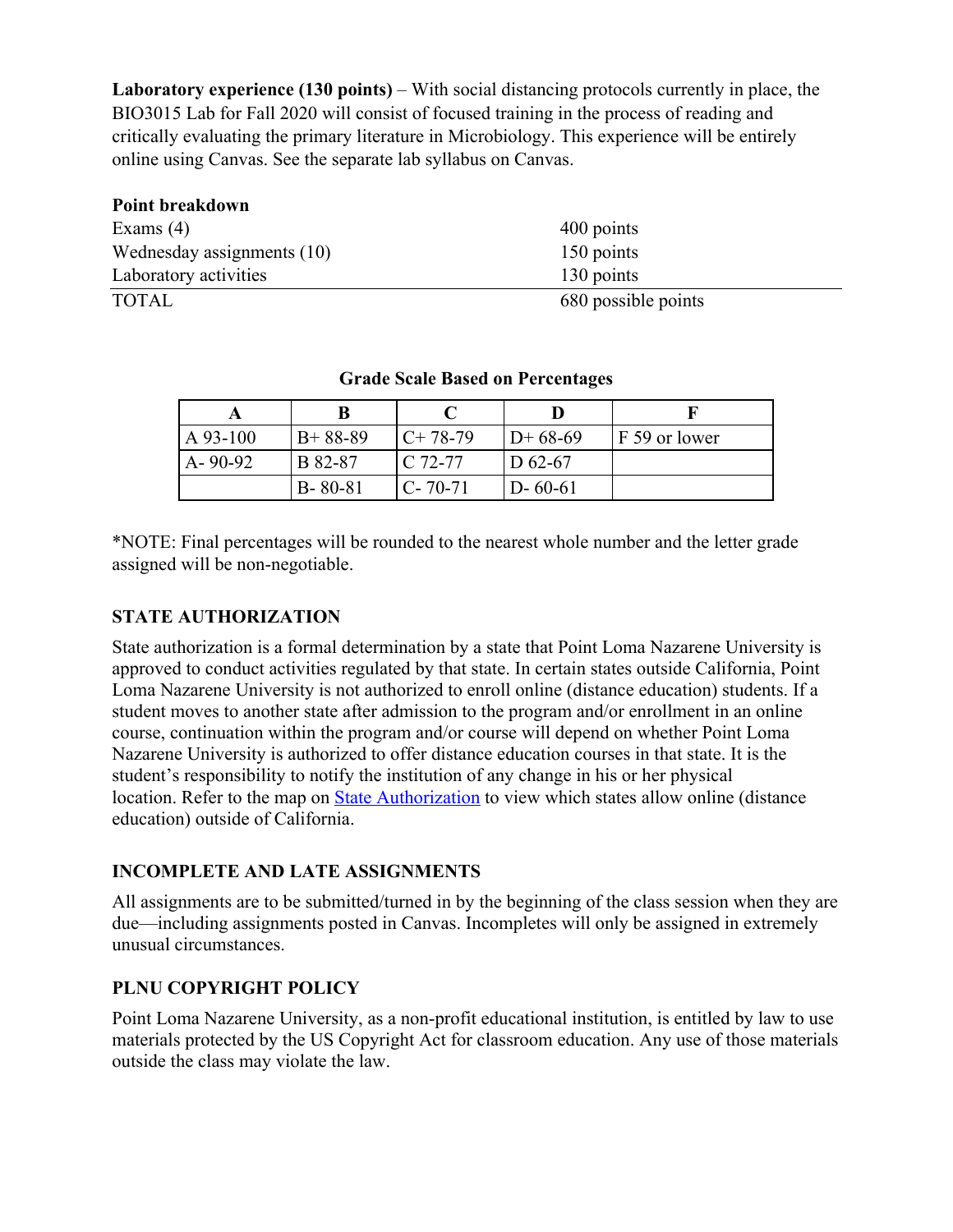## **PLNU ACADEMIC HONESTY POLICY**

Students should demonstrate academic honesty by doing original work and by giving appropriate credit to the ideas of others. Academic dishonesty is the act of presenting information, ideas, and/or concepts as one's own when in reality they are the results of another person's creativity and effort. A faculty member who believes a situation involving academic dishonesty has been detected may assign a failing grade for that assignment or examination, or, depending on the seriousness of the offense, for the course. Faculty should follow and students may appeal using the procedure in the university Catalog. See Academic Policies for definitions of kinds of academic dishonesty and for further policy information.

### **PLNU ACADEMIC ACCOMMODATIONS POLICY**

While all students are expected to meet the minimum standards for completion of this course as established by the instructor, students with disabilities may require academic adjustments, modifications or auxiliary aids/services. At Point Loma Nazarene University (PLNU), these students are requested to register with the Disability Resource Center (DRC), located in the Bond Academic Center (DRC@pointloma.edu or 619-849-2486). The DRC's policies and procedures for assisting such students in the development of an appropriate academic adjustment plan (AP) allows PLNU to comply with Section 504 of the Rehabilitation Act and the Americans with Disabilities Act. Section 504 prohibits discrimination against students with special needs and guarantees all qualified students equal access to and benefits of PLNU programs and activities. After the student files the required documentation, the DRC, in conjunction with the student, will develop an AP to meet that student's specific learning needs. The DRC will thereafter email the student's AP to all faculty who teach courses in which the student is enrolled each semester. The AP must be implemented in all such courses.

If students do not wish to avail themselves of some or all of the elements of their AP in a particular course, it is the responsibility of those students to notify their professor in that course. PLNU highly recommends that DRC students speak with their professors during the first two weeks of each semester about the applicability of their AP in that particular course and/or if they do not desire to take advantage of some or all of the elements of their AP in that course.

## **PLNU ATTENDANCE AND PARTICIPATION POLICY**

Regular and punctual attendance at all **synchronous** class sessions is considered essential to optimum academic achievement. If the student is absent for more than 10 percent of class sessions (virtual or face-to-face), the faculty member will issue a written warning of deenrollment. If the absences exceed 20 percent, the student may be de-enrolled without notice until the university drop date or, after that date, receive the appropriate grade for their work and participation. In some courses, a portion of the credit hour content will be delivered **asynchronously** and attendance will be determined by submitting the assignments by the posted due dates. See Academic Policies in the Undergraduate Academic Catalog. If absences exceed these limits but are due to university excused health issues, an exception will be granted.

### **Asynchronous Attendance/Participation Definition**

A day of attendance in asynchronous content is determined as contributing a substantive note, assignment, discussion, or submission by the posted due date. Failure to meet these standards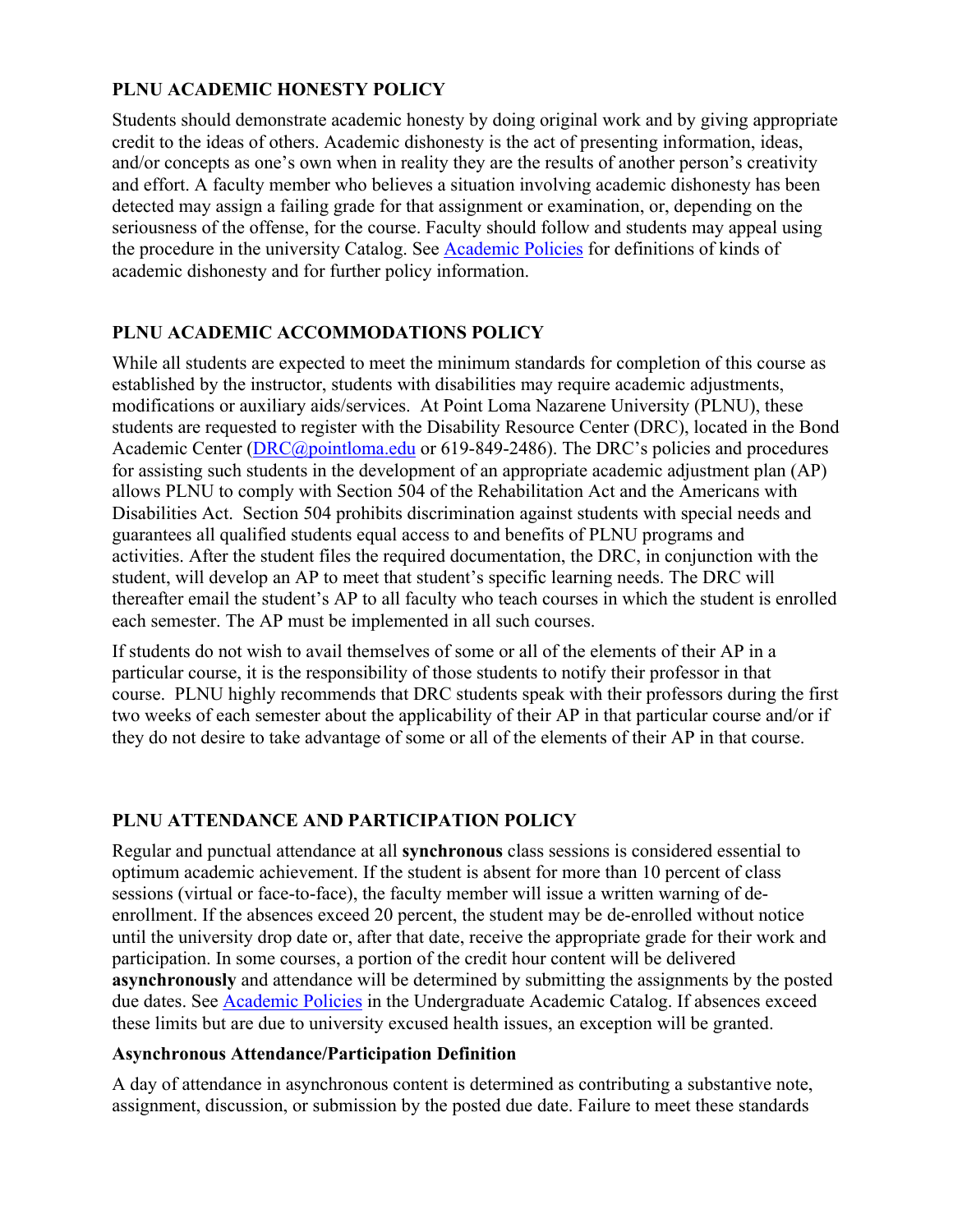will result in an absence for that day. Instructors will determine how many asynchronous attendance days are required each week.

### **SPIRITUAL CARE**

Please be aware PLNU strives to be a place where you grow as whole persons. To this end, we provide resources for our students to encounter God and grow in their Christian faith. If students have questions, a desire to meet with the chaplain or have prayer requests you can contact the Office of Spiritual Development.

### **USE OF TECHNOLOGY**

In order to be successful in the online environment, you'll need to meet the minimum technology and system requirements; please refer to the *Technology and System Requirements* information. Additionally, students are required to have headphone speakers compatible with their computer available to use. If a student is in need of technological resources please contact student-techrequest@pointloma.edu.

Problems with technology do not relieve you of the responsibility of participating, turning in your assignments, or completing your class work.

Format for each week:

- 1) MONDAY Optional live office hours 12:15-1:10 pm
- 2) WEDNESDAY Required live class 12:15-1:10 pm
- 3) FRIDAY Varies: See CANVAS